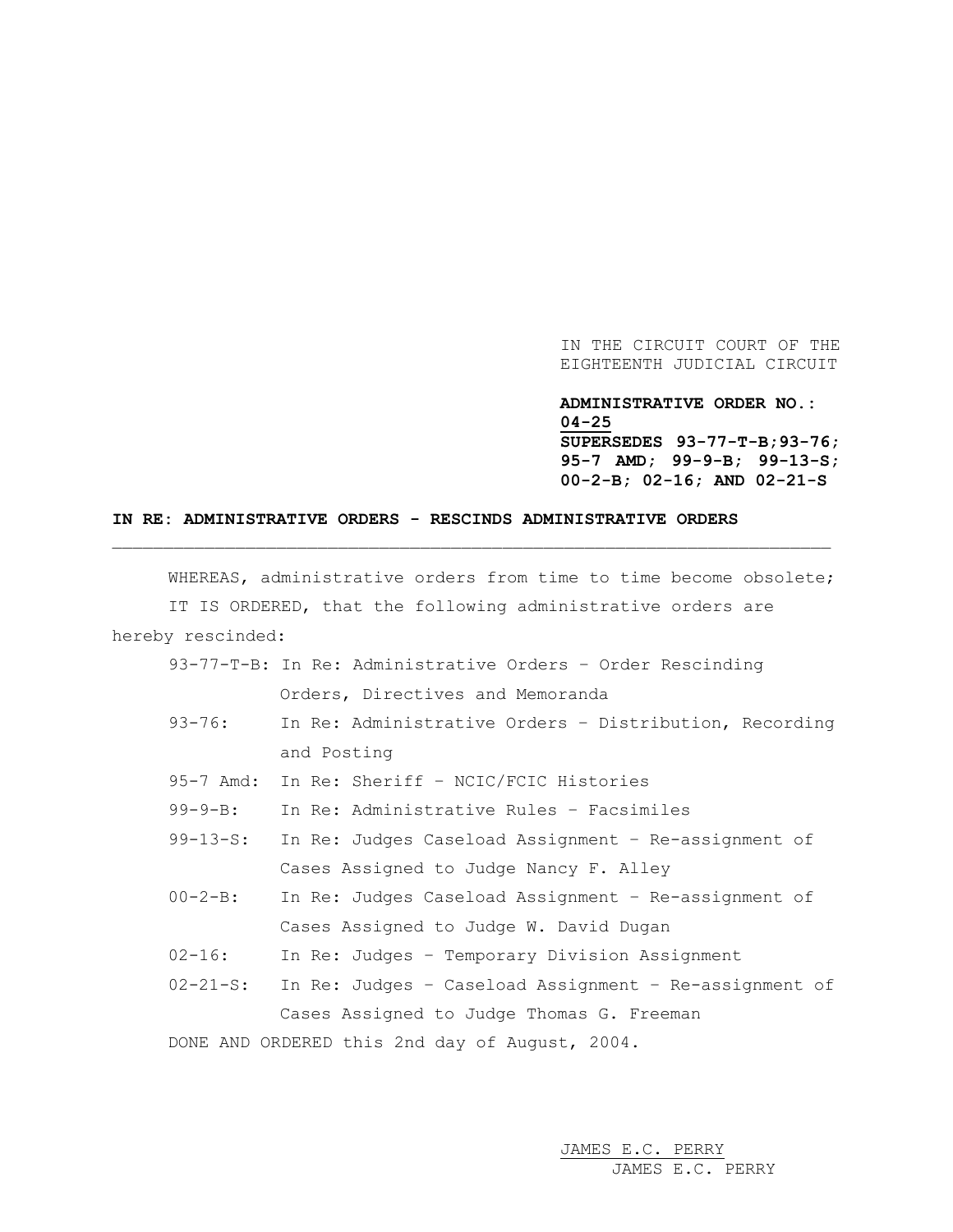CHIEF JUDGE